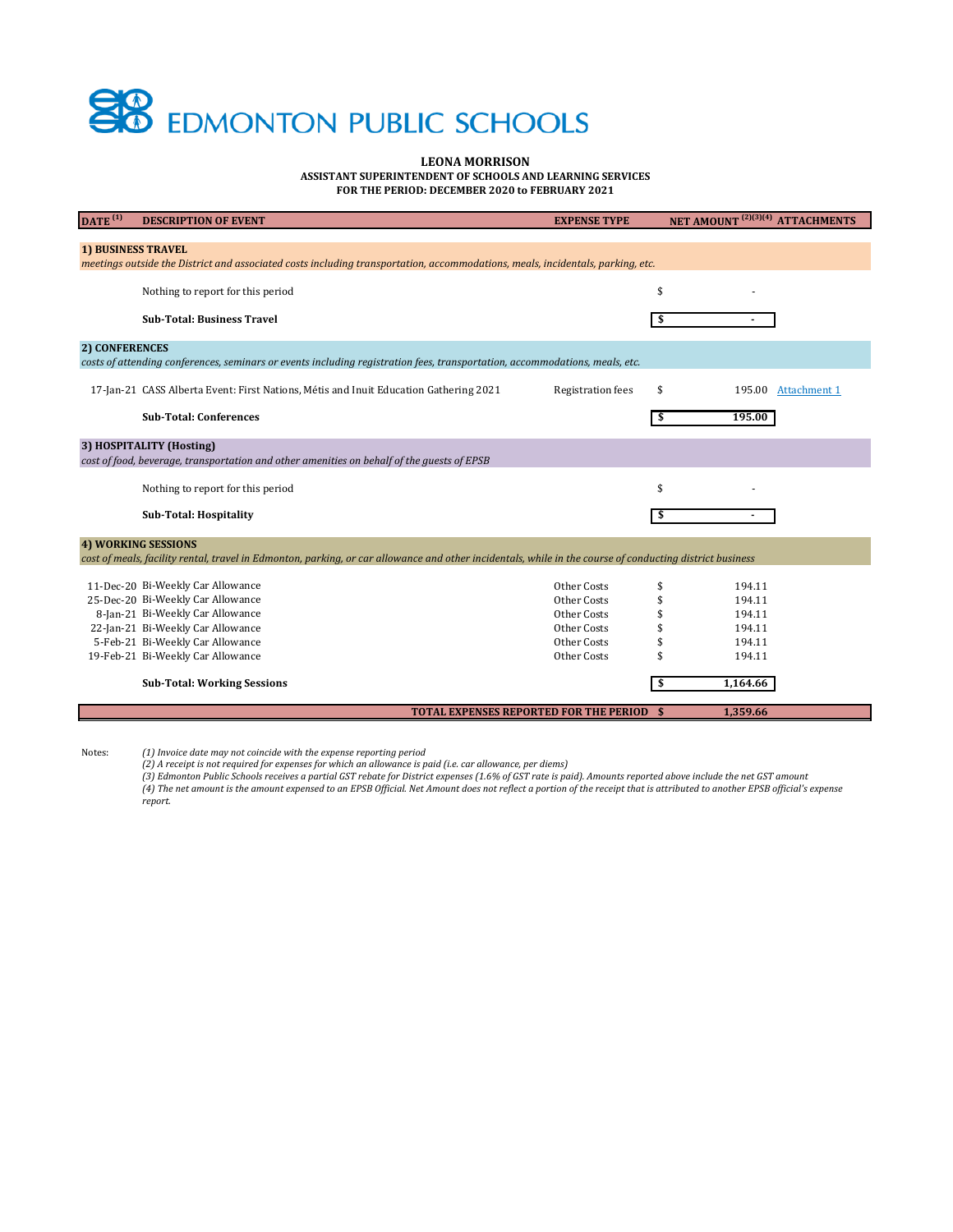<span id="page-1-0"></span>

## **Fwd: CASSAlberta Registration (Order #:3719)**

1 message

**Leona Morrison** <Leona.Morrison@epsb.ca> Tue, Jan 12, 2021 at 1:24 PM

FYI

To:

## *Leona Morrison, Assistant Superintendent*

"Calmness is a human superpower. The ability to not overreact or take things personally keeps your mind clear and your heart at peace." Marcandangel

*[leona.morrison@epsb.ca](http://leona.morrison@epsb.ca/)*

*780-429-8625*

---------- Forwarded message --------- From: **CASSAlberta.ca** <[admin@cass.ab.ca](mailto:admin@cass.ab.ca)> Date: Tue, Jan 12, 2021 at 1:21 PM Subject: CASSAlberta Registration (Order #:3719) To: <[leona.morrison@epsb.ca](mailto:leona.morrison@epsb.ca)>

Dear Leona Morrison,

Thank you for registering for the CASSAlberta Event: **First Nations, Métis and Inuit Education Gathering 2021**

#### **Order Summary**

| Order #:               | 3719                                                 |
|------------------------|------------------------------------------------------|
| <b>Transaction ID:</b> |                                                      |
| <b>Amount Paid</b>     | \$195.00                                             |
|                        | <b>Order Timestamp</b>   January 12, 2021 (01:21:36) |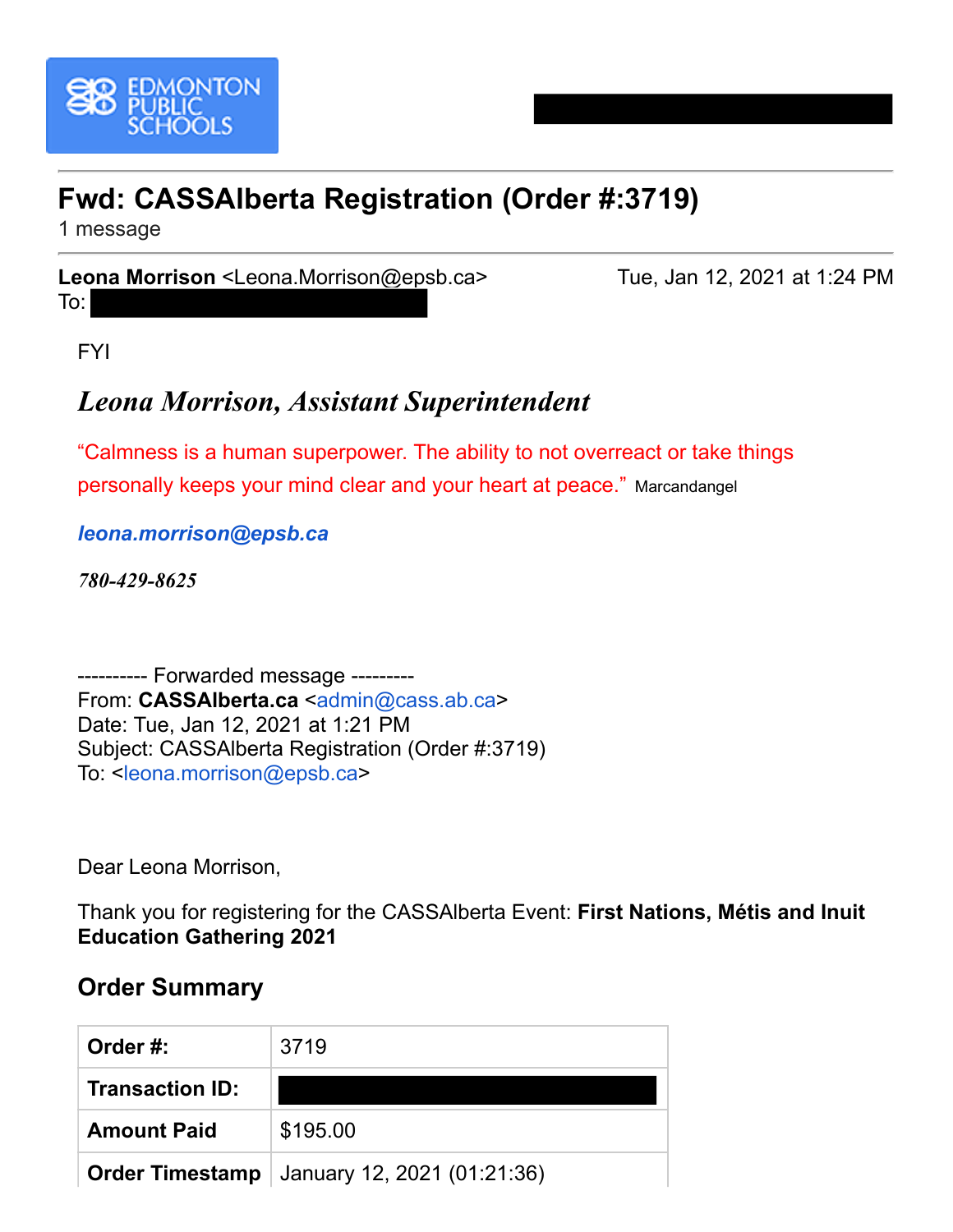### **Event Details**

| Title:    | First Nations, Métis and Inuit Education Gathering 2021 (Online)                                                                                                  |  |  |
|-----------|-------------------------------------------------------------------------------------------------------------------------------------------------------------------|--|--|
| Date(s):  | • March 15, 2021<br>$(7:00 \text{ p.m.} - 8:30 \text{ p.m.})$<br>• March 16, 2021<br>$(8:30 a.m. - 12:00 p.m.)$<br>• March 17, 2021<br>$(8:30 a.m. - 12:30 p.m.)$ |  |  |
| Location: | Online                                                                                                                                                            |  |  |
| Cost:     | \$195.00 (Online)                                                                                                                                                 |  |  |

# **Registrant Information**

| <b>First Name:</b>        | Leona                           |
|---------------------------|---------------------------------|
| <b>Last Name:</b>         | Morrison                        |
| <b>Email Address:</b>     | leona.morrison@epsb.ca          |
| <b>Primary Phone:</b>     | 780-429-8625                    |
| <b>Street Address:</b>    | <b>One Kingsway Avenue</b>      |
| <b>City Town:</b>         | Edmonton                        |
| <b>Province:</b>          | Alberta                         |
| <b>Postal Code:</b>       | <b>T5H 4G9</b>                  |
| <b>School Authority:</b>  | <b>Edmonton Public Schools</b>  |
| <b>Jurisdiction Type:</b> | <b>Public School Authority</b>  |
| Zone:                     | 2/3                             |
| <b>Position:</b>          | <b>Assistant Superintendent</b> |

## **Options**